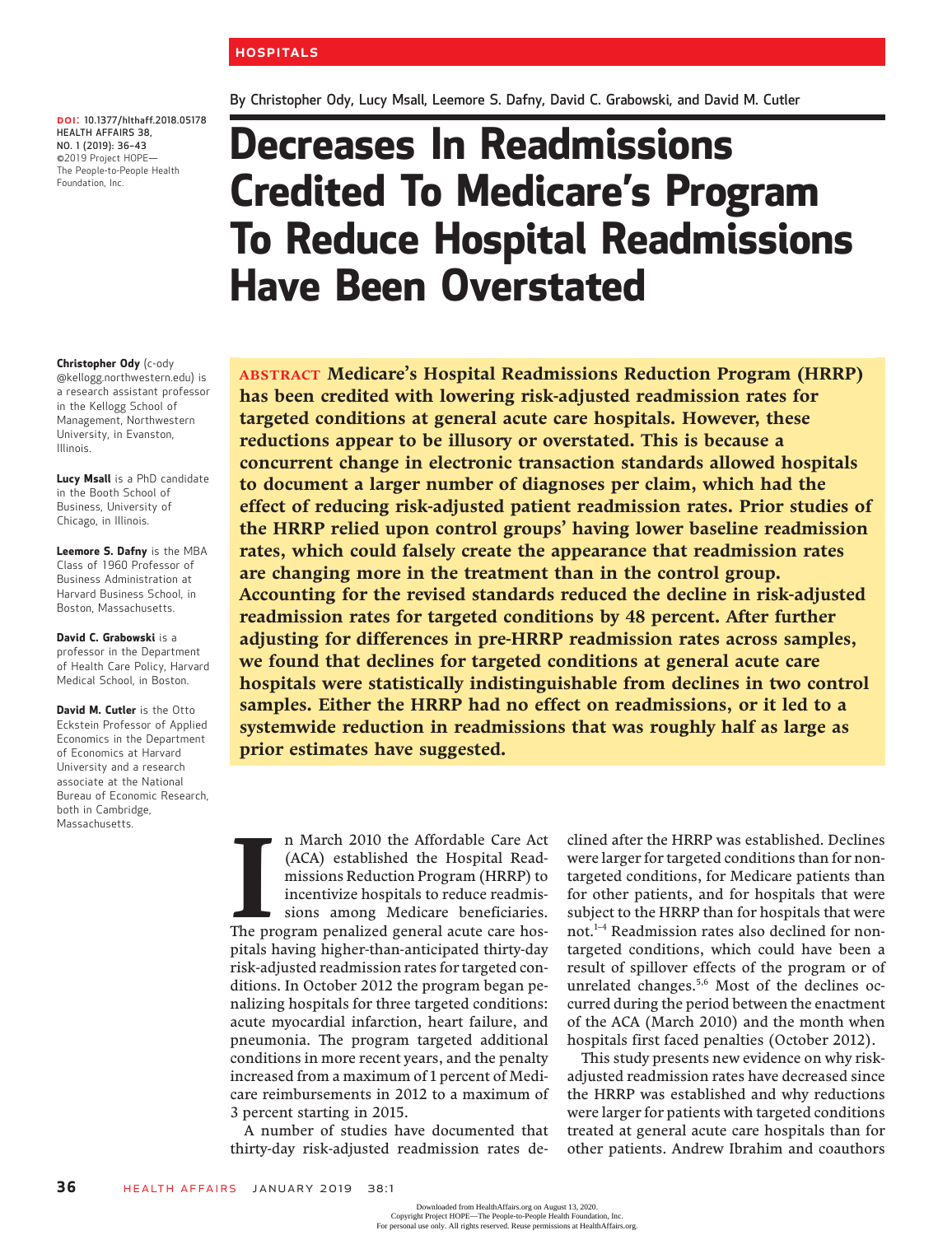have identified one concern with evidence for behavioral changes by hospitals: The majority of the decrease was generated by increased patient risk scores, rather than by actual lower readmission rates.<sup>4</sup> However, the study did not determine why patient risk scores increased, and the authors noted that the changes could have resulted from either increased patient risk or increased coding of diagnoses. The HRRP bases patient risk scores on age, sex, and comorbidities calculated using patient diagnoses from inpatient and outpatient claims for the twelve months before hospitalization for the targeted condition. Crucially, the HRRP risk scores exclude many diagnoses coded only during the targeted admission. As a result, it is unclear how much hospitals could have manipulated patient risk scores. To "game" the program's risk adjustment, hospitals would need to code patient diagnoses more aggressively for care received before the program's targeted admission.

We argue that the increased coding of patient risk scores has a more mundane explanation: Between the March 2010 establishment of the HRRP and the October 2012 introduction of penalties, the Centers for Medicare and Medicaid Services (CMS) changed the electronic transaction standards that hospitals use to submit Medicare claims, allowing for an increased number of diagnosis codes. This change coincided with the time window in which risk-adjusted readmission rates declined the fastest. In particular, before 2011 providers submitted claims using version 4010A of the electronic transaction standards. This version allowed a maximum of nine or ten diagnosis codes (the tenth code was reserved for coding an external cause of injury and was usually, but not always, blank). Starting in January 2011 CMS encouraged providers to submit claims using version 5010, and most hospitals immediately complied. That version allowed a maximum of twenty-five diagnosis codes. $7-9$ Some providers submitted bills using the new system in 2010, while others waited for the mandatory transition in January 2012.

We document that around January 2011 the share of inpatient claims with nine or ten diagnoses plummeted and the share with eleven or more rose sharply. Accounting for this change reduces the decline in risk-adjusted readmission rates for patients in HRRP-targeted conditions at targeted hospitals by 48 percent.

We then reexamined a second piece of the ostensible evidence that the HRRP reduced riskadjusted readmission rates: Decreases have been larger for patients with targeted conditions treated at hospitals targeted by the program than for other patients. Before the implementation of the program, patients with targeted conditions

treated at targeted hospitals had higher readmission rates than those who had nontargeted conditions or were treated at nontargeted hospitals. Many factors (such as coding) that might affect readmission rates will have a more pronounced effect for conditions with higher initial readmission rates.When we accounted for differences in baseline readmissions across these samples, we no longer found evidence to suggest that declines have been larger for patients with targeted conditions and those admitted to targeted hospitals than for patients with nontargeted conditions or at nontargeted hospitals. These findings call into question the relatively broad-based consensus that the HRRP has meaningfully decreased risk-adjusted readmission rates.

# Study Data And Methods

Data Sources And Study Variables We constructed the sample and calculated risk-adjusted readmission rates to match those used in prior HRRP studies.<sup>1,3,4</sup> Specifically, we began with data from Medicare's 100 percent Research Identifiable Files, and we defined index admissions as hospitalizations that occurred in the period January 2007–November 2014 among beneficiaries who were enrolled in fee-for-service Medicare for at least twelve months before the index admission, who were age sixty-five or older, and who had at least thirty days of Medicare coverage following their discharge.

We constructed three samples of index admissions, one of which was targeted by the HRRP and two of which were not. Past studies compared changes in risk-adjusted readmission rates for the targeted sample against changes for these two ostensible control groups.<sup>1,4</sup> Specifically, the first sample consisted of index admissions to targeted general acute care hospitals for the three conditions that were always targeted (acute myocardial infarction, heart failure, and pneumonia). The targeted conditions and targeted hospitals sample included 7,049,806 index admissions to 3,350 hospitals. The second sample, nontargeted conditions, was composed of admissions to targeted general acute care hospitals for conditions that were never included in the HRRP but were included in CMS's thirty-day allcause hospital readmission measure.<sup>10</sup> This sample included 40,148,231 index admissions to 3,467 hospitals. The third sample, nontargeted hospitals, was composed of admissions for the three always-targeted conditions to critical access hospitals, a group of hospitals that was not subject to the HRRP. That sample included 429,072 index admissions to 1,115 hospitals.

We constructed risk-adjusted readmission rates for each of the three samples using a com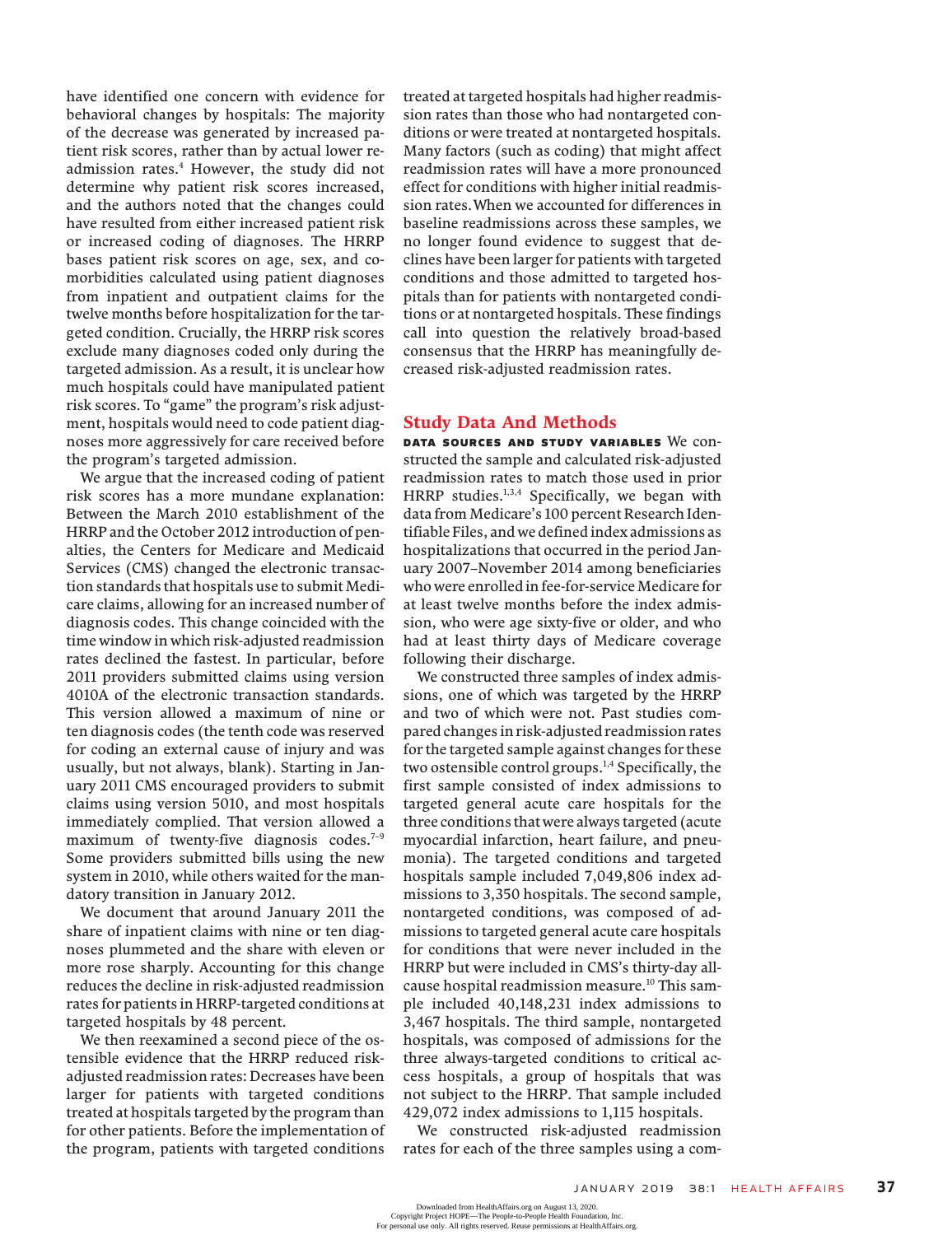mon methodology. Specifically, we estimated two patient risk scores using these index hospital admissions. Logistic regression models related thirty-day condition-specific readmissions to indicator variables for patient age, sex, and (depending on the condition) 25–39 binary variables for whether a patient had specific diagnoses. The first patient risk score predicted the risk of readmission based upon all available diagnosis codes from prior-year inpatient and outpatient claims. The second excluded diagnosis codes beyond the ninth code on prior-year claims and repredicted the risk of readmission.

We constructed monthly risk-adjusted readmission rates for each sample by multiplying the sample's average readmission rate over the entire time period by the ratio of the sample's monthly average readmission rate to the sample's monthly average patient risk score.

Details about the data and methods are in the online appendix.11 Appendix exhibit A3 confirms that our risk-adjusted readmission rates for targeted conditions and targeted hospitals closely track other estimates in the literature.<sup>11</sup> Crucially, both our estimates and those of others show a drop in readmission rates that was concurrent with the electronic transaction standards update. Appendix exhibit A4 illustrates that calculated risk-adjusted readmission rates were highly correlated with those CMS used to calculate initial penalties (correlation:  $0.92$ ).<sup>11</sup>

**METHODS** We performed three analyses. First, to illustrate the effect of the standards update on the coding of diagnoses, we calculated changes in the number of diagnoses per admission over time for targeted conditions and targeted hospitals, for admissions in the twelve months prior to an index admission.

Second, to quantify the impact of the update on risk-adjusted readmission rates, we estimated trends in these rates for targeted conditions and targeted hospitals using two sets of patient risk scores: scores using all available diagnosis codes and those using a maximum of nine diagnosis codes per claim.We estimated interrupted timeseries models of changes in risk-adjusted readmission rates over three separate time periods: the pre-HRRP period, from January 2007 until the HRRP was enacted in March 2010; the HRRP anticipation period, from April 2010 through September 2012; and the HRRP post-period, following the October 2012 implementation of HRRP penalties. We selected these time periods to match those used in prior studies. $1,3$  We restricted the interrupted time-series models to be continuous and allowed for monthly seasonality. The interrupted time-series models showed how much the trends in readmission rates changed across these three time periods.

In the third analysis we compared estimates of trends in risk-adjusted readmission rates for targeted conditions and targeted hospitals to estimates of trends in these rates for the two control groups used in prior studies: targeted conditions at nontargeted hospitals and nontargeted conditions at targeted hospitals.We performed comparisons using a difference-in-differences methodology, in two steps. For each sample we first calculated the change in trend between the pre-HRRP period and the anticipation period. We then calculated the difference between the change in trend for the targeted conditions and targeted hospitals sample and the change in trend for one of the control samples. This difference is an estimate of the program's effect.

To infer the HRRP's effect from the differencein-differences methodology, two conditions must hold. First, the control groups must be unaffected by the HRRP. Second, it must be the case that absent the program, trends in riskadjusted readmission rates would have been parallel for the treatment and control groups. The latter condition is unlikely to hold because readmission rates were initially higher in targeted hospitals and for targeted conditions. Therefore, proportionate changes in readmission trends would lead to a greater percentage-point change in readmission rates in the targeted samples. To gauge the importance of this assumption, we estimated models using both the level of riskadjusted readmission rates and the natural logarithm of these rates as dependent variables. Models using the level of risk-adjusted readmission rates compared percentage-point decreases in these rates between targeted and nontargeted samples. Models using the logarithm of these rates compared the percentage change in each sample.

Limitations This study had two key limitations. First, nontargeted hospitals and nontargeted conditions are not ideal control groups because they were observably different from targeted hospitals and targeted conditions before the HRRP was established and may have experienced decreases in risk-adjusted readmission rates because of spillovers from the program. As a result, many of the conclusions in the prior literature and in this study rely on time-series data (that is, within-sample changes over time).

Second, it is impossible to know with certainty what patient risk scores would have been after January 2011, absent the electronic transaction standards update. However, data patterns discussed in the appendix suggest that limiting the scores to the first nine diagnoses provides an accurate approximation. In particular, appendix exhibit A5 illustrates that—both before and after the update—hospitals placed the diagnoses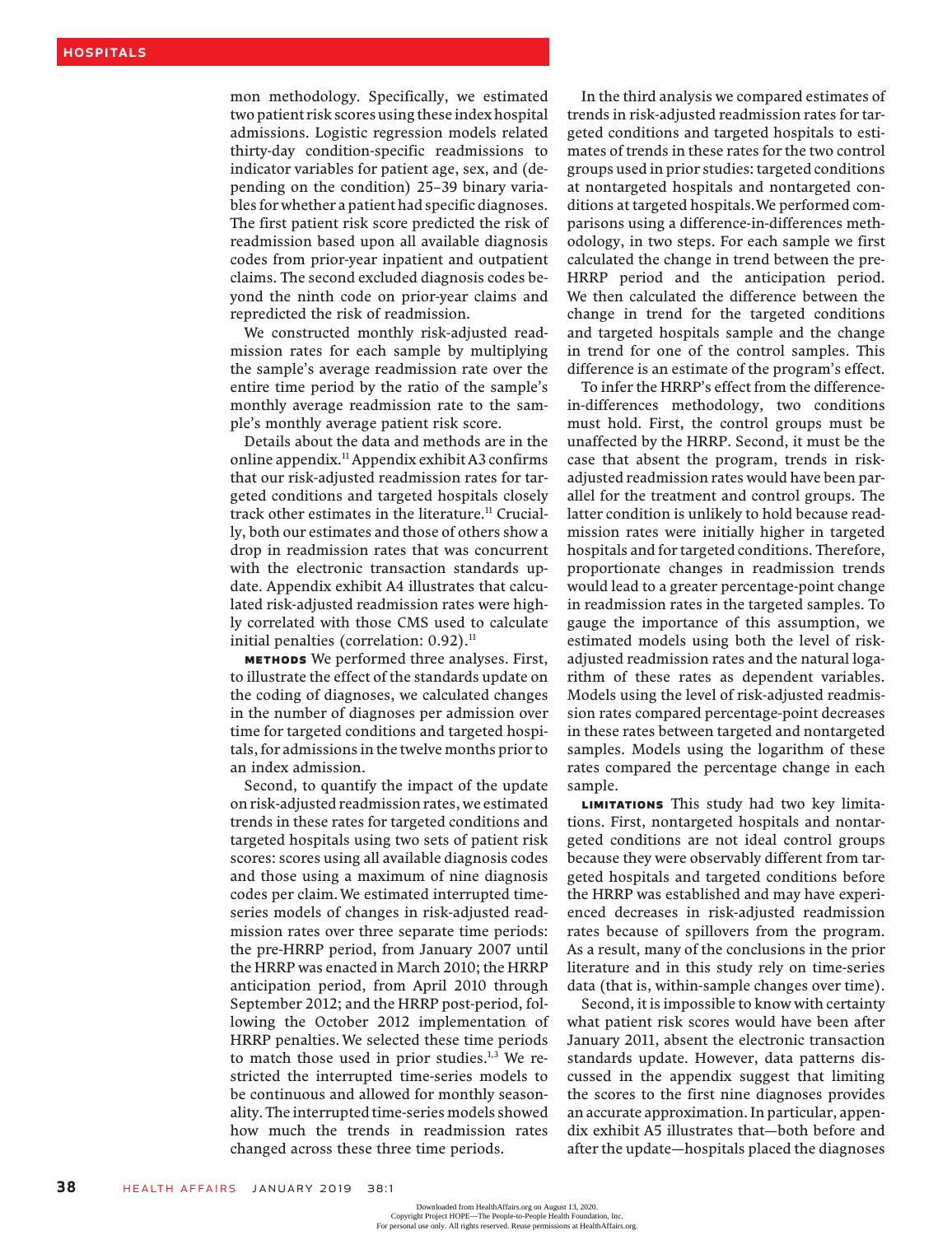that most increased patient risk scores in earlier positions.11 Therefore, the second measure approximated what patient risk scores would have been in the absence of the update.

# Study Results

Updated Electronic Transaction Standards And Diagnosis Coding In November 2010, 81 percent of admissions reported nine or ten diagnoses, which was the maximum that hospitals could submit under the electronic transaction standards at that time (exhibit 1). CMS encouraged hospitals to submit claims using the updated electronic transaction standards by January 2011. It appears that most hospitals complied, and as a result, 70 percent of admissions in that month reported eleven or more diagnoses, while only 15 percent reported nine or ten diagnoses. The share of admissions with eight or fewer diagnoses did not change substantively around January 2011.<sup>12</sup>

Updated Standards And Risk-Adjusted Readmission Rates We next examined how riskadjusted readmission rates changed over time. Furthermore, we quantified how much of an effect the previously noted increase in diagnosis coding had on risk-adjusted readmission rates, and we produced estimates of the decrease in these rates that was unaffected by the electronic transaction standards update. The two measures of risk-adjusted readmission rates (using all available diagnosis codes and using only the first nine) were effectively identical until December 2010 (exhibit 2). Over the next several months, the decline in readmission rates using all available diagnosis codes was meaningfully larger than that using only the first nine codes. The divergence between these series in the months around December 2010 led to the differences in the interrupted time-series estimates of the slopes in the anticipation period.

The risk-adjusted annualized changes in exhibit 3 that used all diagnosis codes and only the first nine codes correspond to the solid lines in exhibit 2. Exhibit 3 also presents additional calculations derived from the interrupted timeseries estimates in exhibit 2. Specifically, the difference in annualized changes between the two risk-adjusted methods in exhibit 3 represents the extent to which the electronic transaction standards update inflated decreases in riskadjusted readmission rates. The difference in slope between the pre-HRRP and anticipation periods in exhibit 3 is the estimate of how trends in risk-adjusted readmission rates changed after the announcement of the HRRP. Appendix exhibit A9 tested whether the coefficients in exhibit 3 were significantly different from zero. $<sup>11</sup>$ </sup>

Before we turn to a comparison of slopes, it is

#### Exhibit 1



Share of hospital inpatient admissions in the period January 2007–November 2014, by number of diagnoses reported

source Authors' analysis of Medicare claims data for 2007-14. NOTES The sample is restricted to acute care hospital inpatient admissions occurring in the twelve months before an index admission. The Centers for Medicare and Medicaid Services changed the electronic transaction standards used by hospitals to submit Medicare claims, allowing hospitals to provide an increased number of diagnosis codes, and encouraged hospitals to use the new standards starting in January 2011.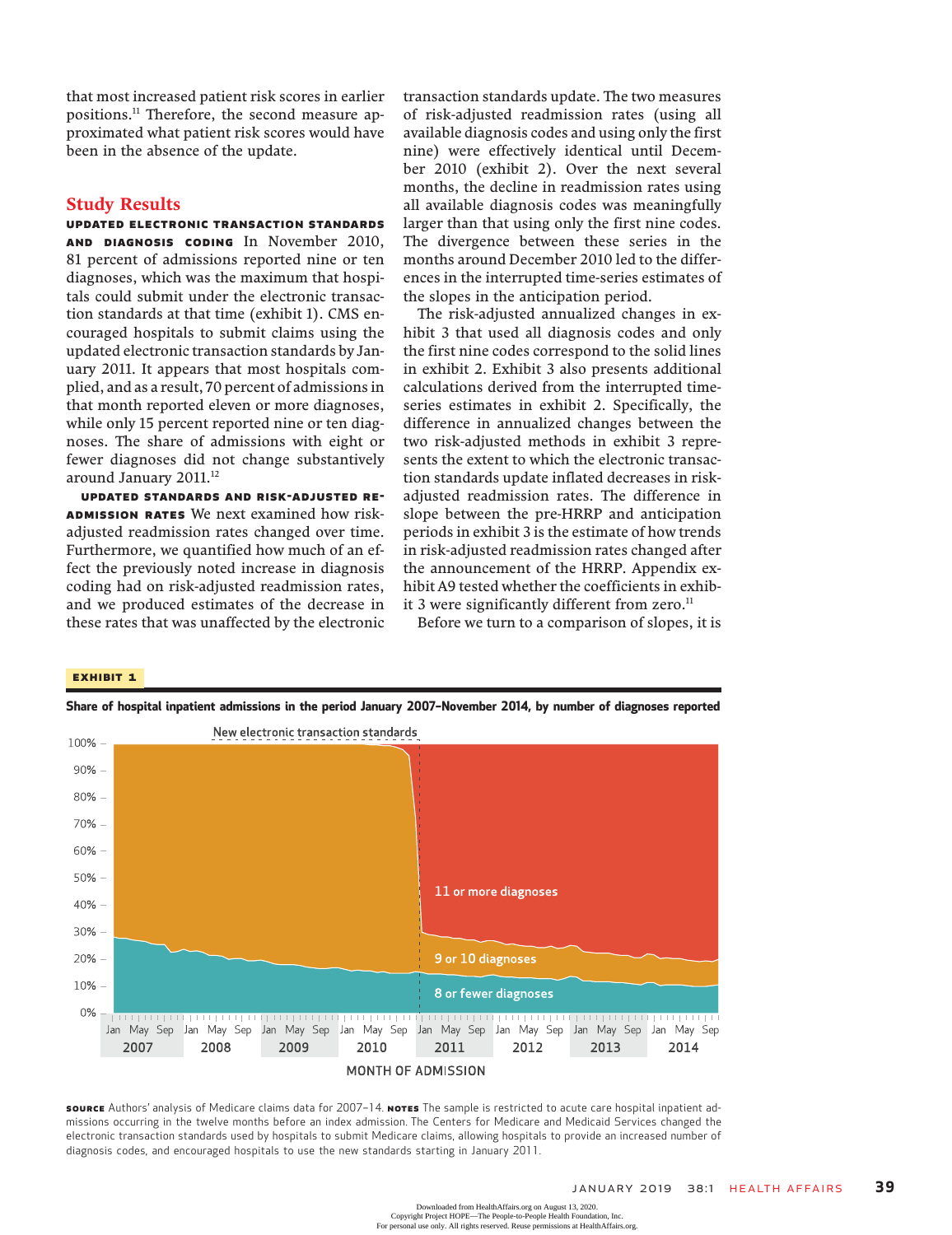#### Exhibit 2





source Authors' analysis of Medicare claims data for 2007-14. Nores Targeted conditions are acute myocardial infarction, heart failure, and pneumonia. Targeted hospitals are general acute care hospitals. Risk-adjustment procedures adjust for age and for comorbidities calculated from diagnoses present on Medicare fee-for-service claims in the previous twelve months. "All diagnosis codes" means including all available diagnoses in the previous twelve months. "Only nine diagnosis codes" includes only the first nine codes listed on each claim. The dots represent monthly averages. The solid lines represent the interrupted time-series model's estimates. The pre-Hospital Readmissions Reduction Program (HRRP) period, anticipation period, and HRRP post-period are explained in the text. The new electronic transaction standard is explained in the notes to exhibit 1.

worth recalling that both measures of riskadjusted readmission rates were effectively identical until December 2010. Over the next several months the decline in risk-adjusted readmission rates using all available diagnoses was meaningfully larger than the decline in those rates using nine or fewer diagnosis codes. The timing of this divergence, combined with the evidence above that documented a concurrent change in coding,

suggests that a change in coding, rather than in true patient risk, explained the divergence.

In the pre-HRRP time period (January 2007– March 2010), risk-adjusted readmission rates declined at an annualized rate of roughly 0.18 percentage points (exhibit 3). Readmission rates declined faster during the anticipation period (April 2010–September 2012) than during the pre-HRRP period under both risk-adjustment

#### Exhibit 3

| Percentage-point changes over time in readmission rates for targeted conditions and hospitals, by risk-adjustment method |
|--------------------------------------------------------------------------------------------------------------------------|
|--------------------------------------------------------------------------------------------------------------------------|

|                                      | <b>Risk-adjusted using all</b><br>diagnosis codes |                  | <b>Risk-adjusted using only 9</b><br>diagnosis codes |                  | <b>Difference</b>    |                  |
|--------------------------------------|---------------------------------------------------|------------------|------------------------------------------------------|------------------|----------------------|------------------|
|                                      | Annualized<br>change                              | 95% CI           | Annualized<br>change                                 | 95% CI           | Annualized<br>change | 95% CI           |
| Slope by time period                 |                                                   |                  |                                                      |                  |                      |                  |
| Pre-HRRP                             | $-0.18***$                                        | $[-0.25, -0.11]$ | $-0.17$ ****                                         | $[-0.23, -0.11]$ | $-0.01$              | $[-0.05, 0.02]$  |
| Anticipation                         | $-1.22$ ****                                      | [-1.30. -1.14]   | $-0.71***$                                           | $[-0.78, -0.64]$ | $-0.52***$           | $[-0.55, -0.47]$ |
| HRRP post                            | $-0.44***$                                        | [-0.56, -0.34]   | $-0.56***$                                           | $[-0.67, -0.47]$ | $0.12***$            | [0.06, 0.19]     |
| Difference in slope between pre-HRRP |                                                   |                  |                                                      |                  |                      |                  |
| and anticipation periods             | $-1.04***$                                        | $[-1.16, -0.91]$ | $-0.54***$                                           | $[-0.66, -0.42]$ | $-0.50***$           | $[-0.58, -0.43]$ |

source Authors' analysis of Medicare claims data for 2007-14. Notes Targeted conditions and hospitals, risk-adjustment procedures, and "all diagnosis codes" and "only 9 diagnosis codes" are explained in the notes to exhibit 2. The time periods are explained in the text. CI is confidence interval. HRRP is Hospital Readmissions Reduction Program. \*\*\*\*p < 0:001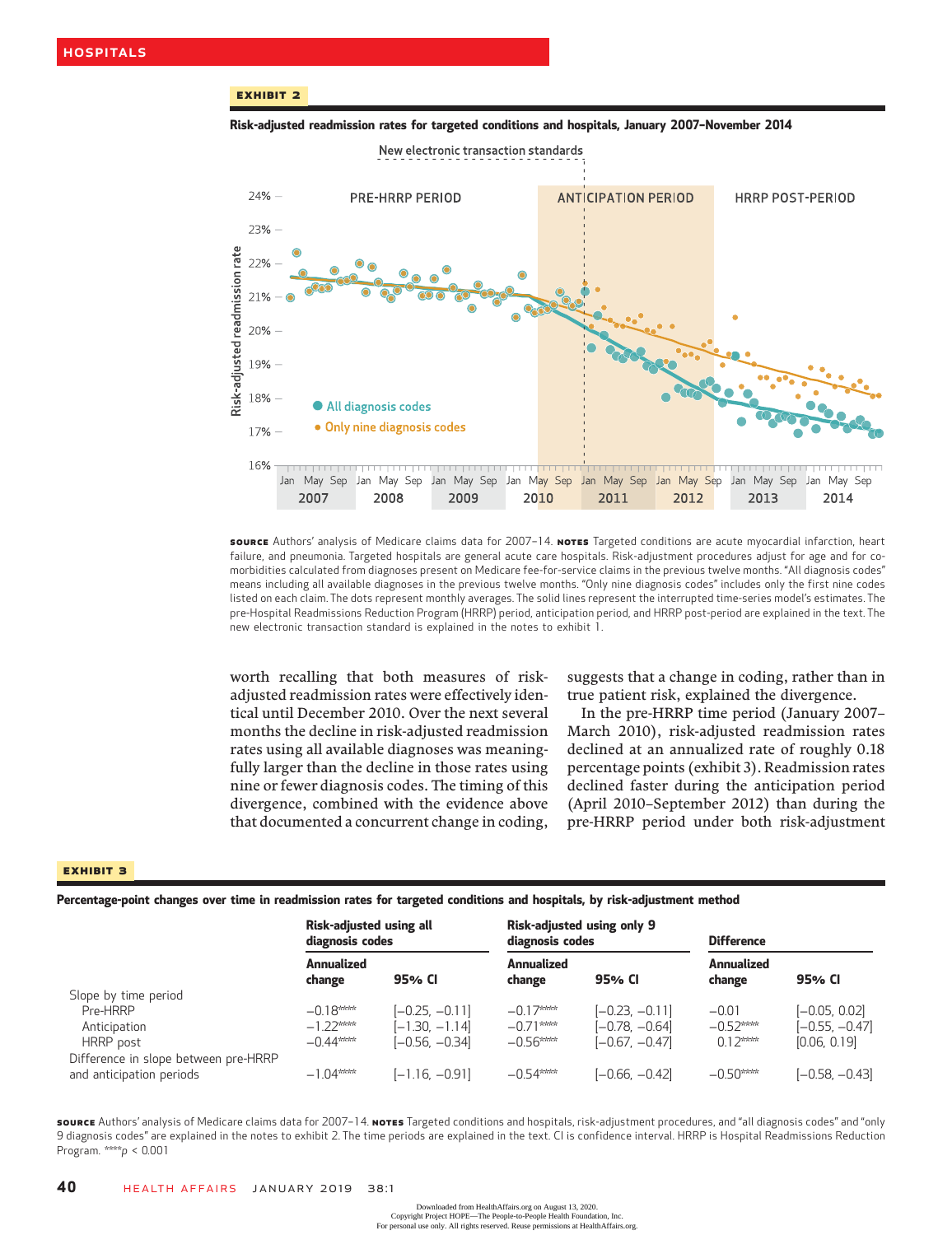methods. However, the decline during the anticipation period relative to the pre-HRRP period using nine or fewer diagnosis codes (−0.54 percentage points per year) was 48 percent smaller than the decline using all available diagnosis codes (−1.04 percentage points). Even after the electronic transaction standards update is accounted for, however, the annual decline in risk-adjusted readmission rates beyond the pre-HRRP trend was 0.54 percentage points. This implies that over the thirty-month anticipation period there was a policy-relevant decrease in risk-adjusted readmission rates of 1.35 percentage points.

During the HRRP post-period (October 2012– November 2014), the annualized change in riskadjusted readmission rates was −0.44 percentage points when using all available diagnosis codes, versus −0.56 percentage points when using nine or fewer diagnosis codes. The gap between the two, 0.12 percentage points, was significant but small (roughly one-fifth the size of the difference during the anticipation period). Thus, only during the anticipation period were changes in risk-adjusted readmission rates very sensitive to risk-adjustment method.

Updated Electronic Transaction Standards And Risk-Adjusted Readmission Rates For Different Samples Some previous studies have compared decreases in risk-adjusted readmission rates for targeted conditions and targeted hospitals to decreases in rates in two control samples: nontargeted hospitals and nontargeted conditions.<sup>1,3,4</sup> The electronic transaction standards update affected risk-adjusted readmission rates for these two groups as well. Because we were not interested in the effect of the update on the control samples per se, we report and discuss in the text only estimates that risk-adjusted using a consistent number of diagnoses over time. Appendix exhibits A8–A10 present evidence on how the update affected readmission rates for nontargeted hospitals and

nontargeted conditions.<sup>11</sup>

The difference-in-differences estimate that compared the change in slope of risk-adjusted readmission rates from the pre-HRRP period to the anticipation period for the targeted conditions and targeted hospitals with the same change for nontargeted hospitals was not significant. Over the thirty-month anticipation period the estimated annualized decrease in risk-adjusted readmission rates of −0.07 percentage points (exhibit 4) yielded an estimated nonsignificant decrease in these rates of only 0.18 percentage points. The difference-in-differences estimate that compared the change in slopes of riskadjusted readmission rates between the pre-HRRP period and the anticipation period for the targeted conditions and targeted hospitals with the same change for nontargeted conditions suggests that these rates decreased by 0.54 percentage points during the anticipation period.

The difference-in-differences estimate that compared the percentage change in risk-adjusted readmission rates between the pre-HRRP period and the anticipation period for the targeted conditions and targeted hospitals with the same change for nontargeted hospitals was not significant. Over the anticipation period, the estimated annualized decrease in risk-adjusted readmission rates of 0.001 percent yielded a nonsignificant impact of 0.003 percent. The difference-in-differences estimate that compared the percentage change in risk-adjusted readmission rates between the pre-HRRP period and the anticipation period for the targeted conditions and targeted hospitals with the same change for nontargeted conditions suggests that these rates decreased by 1.20 percent during the anticipation period. Given that readmission rates were roughly 20.5 percentage points for targeted conditions and targeted hospitals when the ACA was enacted (authors' calculation), this corresponds to a nonsignificant decrease in rates of about 0.25 percentage points.

#### Exhibit 4

Difference-in-differences estimate of change in risk-adjusted readmission rates between pre–Hospital Readmissions Reduction Program and anticipation periods, by control sample

| Dependent variable |  |
|--------------------|--|
|--------------------|--|

|                                                          | <b>Control sample</b>        |                   |                               |                   |  |  |  |
|----------------------------------------------------------|------------------------------|-------------------|-------------------------------|-------------------|--|--|--|
|                                                          | <b>Nontargeted hospitals</b> |                   | <b>Nontargeted conditions</b> |                   |  |  |  |
| Dependent variable                                       | <b>Annualized change</b>     | 95% CI            | Annualized change             | 95% CI            |  |  |  |
| Risk-adjusted readmission rates (percentage points)      | $-0.07$                      | $[-0.41, 0.26]$   | $-0.22***$                    | $[-0.36, -0.07]$  |  |  |  |
| Natural logarithm of risk-adjusted readmission rates (%) | 0.001                        | $[-0.018, 0.022]$ | $-0.005$                      | $[-0.013, 0.004]$ |  |  |  |

source Authors' analysis of Medicare claims data for 2007-14. Nores The time periods are explained in the text. Risk-adjustment procedures are explained in the notes to exhibit 2. Nontargeted hospitals are critical access hospitals, with admissions restricted to those for the three targeted conditions (acute myocardial infarction, heart failure, and pneumonia). Nontargeted conditions are defined in the appendix (see note 11 in text), with admissions for them restricted to targeted hospitals (general acute care hospitals). CI is confidence interval. \*\*\*p < 0:01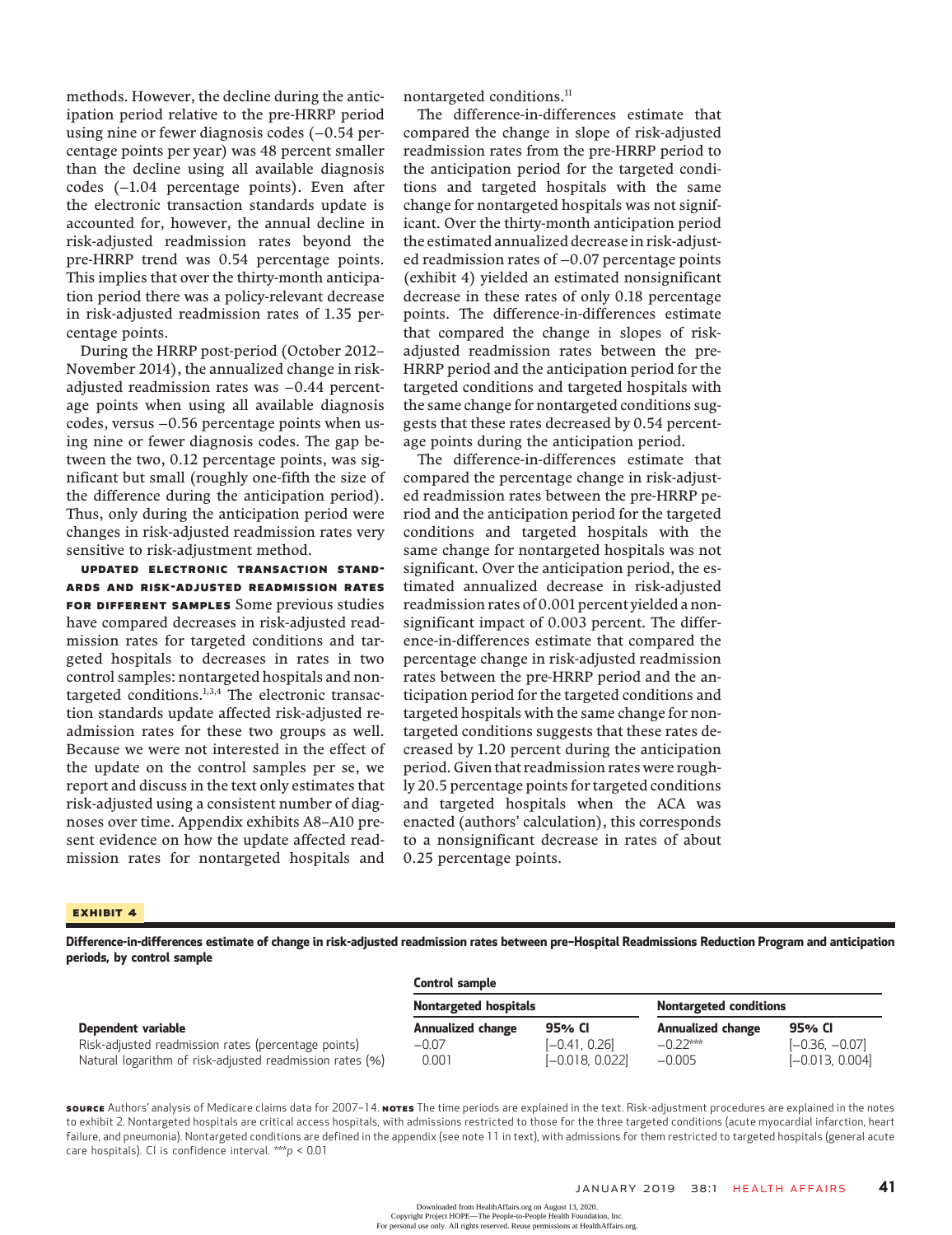Exhibit 4 also suggests novel conclusions about whether decreases in risk-adjusted readmission rates were larger for targeted conditions and targeted hospitals, compared to nontargeted conditions and nontargeted hospitals. These new conclusions stem from the fact that readmission rates were higher for targeted conditions and targeted hospitals than for nontargeted conditions and nontargeted hospitals. As a result, the percentage-point decreases in readmission rates were larger for targeted conditions and targeted hospitals than they were for nontargeted conditions and nontargeted hospitals, even though the decreases in rates were no larger as a percentage of pre-HRRP readmission rates. Appendix exhibit A13 presents evidence that conditions with higher baseline readmission rates experienced larger decreases, and that once this was accounted for, decreases in rates for targeted conditions and targeted hospitals were no larger than decreases in rates for nontargeted conditions or nontargeted hospitals.<sup>11</sup> Those results also suggest that the electronic transaction standards update had a smaller effect on risk scores for the nontargeted conditions and nontargeted hospitals samples than on risk scores for the targeted conditions and targeted hospitals sample because patients in the nontargeted conditions and nontargeted hospitals samples had fewer diagnoses and lower baseline readmission rates.

# Discussion

The Hospital Readmissions Reduction Program has been cited as one of the successes of valuebased payment, which fosters the view that targeted financial incentives can lead to large changes in behavior.13 However, altering two seemingly small details related to data and methodology meaningfully weakens the evidence that the HRRP lowered risk-adjusted readmission rates for targeted conditions and targeted hospitals. By coincidence, the HRRP was implemented just before a change in electronic transaction standards that increased diagnostic coding and therefore created the illusion that risk-adjusted readmission rates had decreased. Furthermore, given the higher rate of readmissions for targeted conditions at targeted hospitals than at nontargeted hospitals and nontargeted conditions, the decreases in readmission rates for targeted conditions and targeted hospitals were not atypically large.

This study confirms the findings of Ibrahim and coauthors that increased patient risk scores explain a meaningful share of the decrease in readmission rates following the passage of the HRRP.<sup>4</sup> We built on that study by documenting

new facts about the decrease and providing an explanation of why patient risk scores increased. The increase in diagnoses per claim stems from fewer claims having nine or ten diagnosis codes and more claims having eleven or more diagnosis codes. Furthermore, the change in the number of codes occurred between November 2010 and January 2011. The most natural explanation of these changes is neither increased patient risk nor gaming of diagnosis coding. Instead, an unrelated electronic transaction standards update allowed hospitals to enter additional diagnoses codes, which mechanically increased the observed number of comorbidities per patient. This coding effect was magnified for the conditions and hospitals targeted by the HRRP. Because patients with HRRP-targeted conditions admitted to targeted hospitals had more diagnoses, the updated electronic standards increased risk scores for this group by more than it increased risk scores for the nontargeted conditions or nontargeted hospitals samples.

The electronic transaction standards update does not explain the entire decline in risk-adjusted readmission rates following implementation of the HRRP. Readmission rates for targeted conditions and targeted hospitals decreased by 1.35 percentage points more during the period directly after implementation than would have been anticipated based upon the rate of decreases before implementation. However, a similar decrease occurred for nontargeted conditions at targeted hospitals and targeted conditions at nontargeted hospitals. Thus, we cannot conclude that the HRRP led to a differential decline relative to the observed decline in the comparison groups.

This set of findings can be interpreted in two ways. One is that the HRRP had no effect on readmissions. The second is that the HRRP may have led to a systemwide reduction in readmissions (that is, a reduction not limited to targeted conditions and targeted hospitals) that was roughly half as large as prior estimates have suggested.<sup>14</sup> Distinguishing between these conclusions remains an important topic for research.

We note in closing that if the HRRP has not lowered readmission rates, then the rationale for the program's existence becomes substantially weaker. To see why, note that pay-for-performance programs have at least two potential downsides. First, participants may engage in undesirable efforts to game the system. In the case of the HRRP, many observers have raised concerns that hospitals may have been less willing to readmit patients after implementation of the program, which could have increased the use of care that was not counted as a readmission (such as emergency department visits